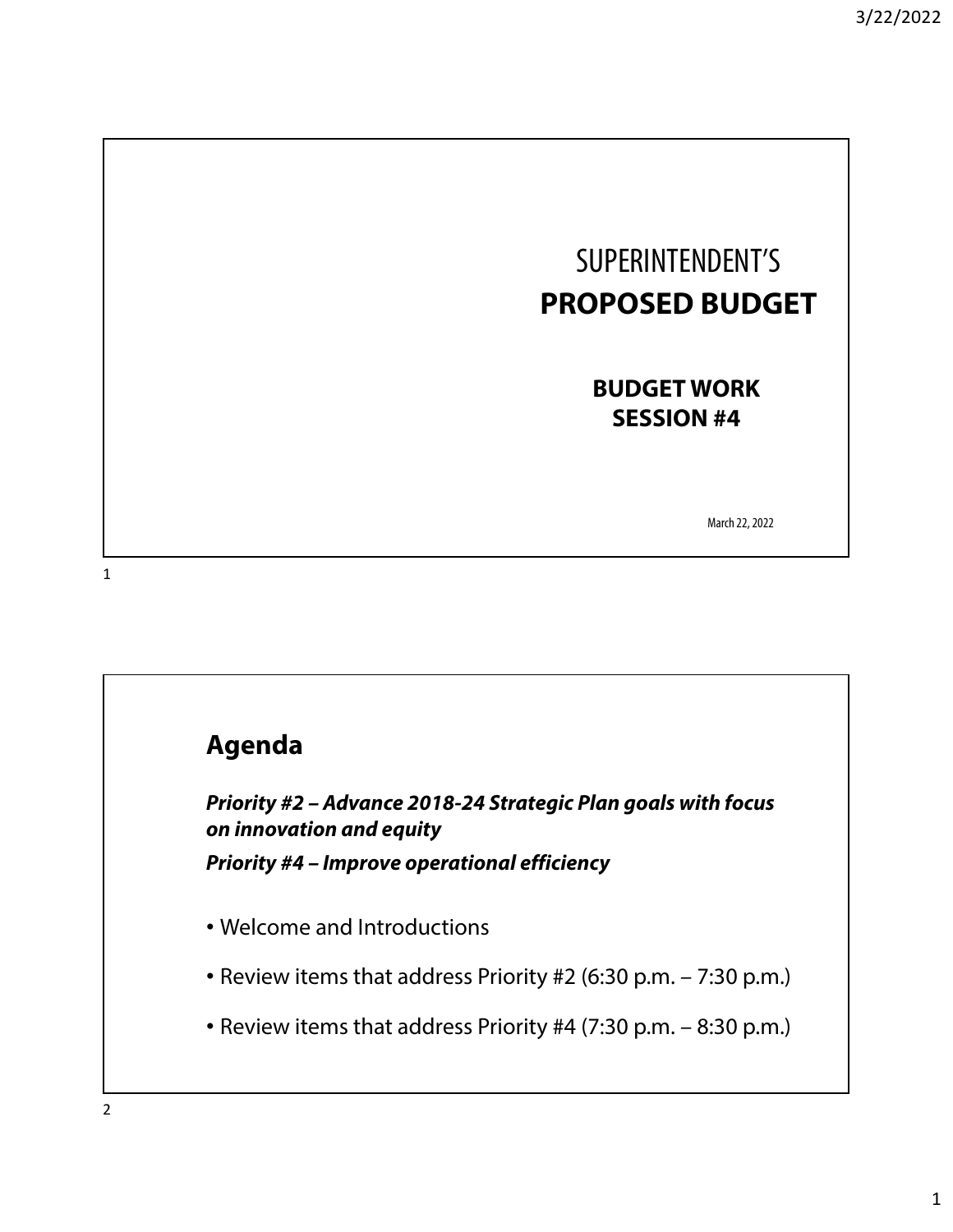# **Priority #2**

# **Advance 2018-24 Strategic Plan goals with focus on innovation and equity**

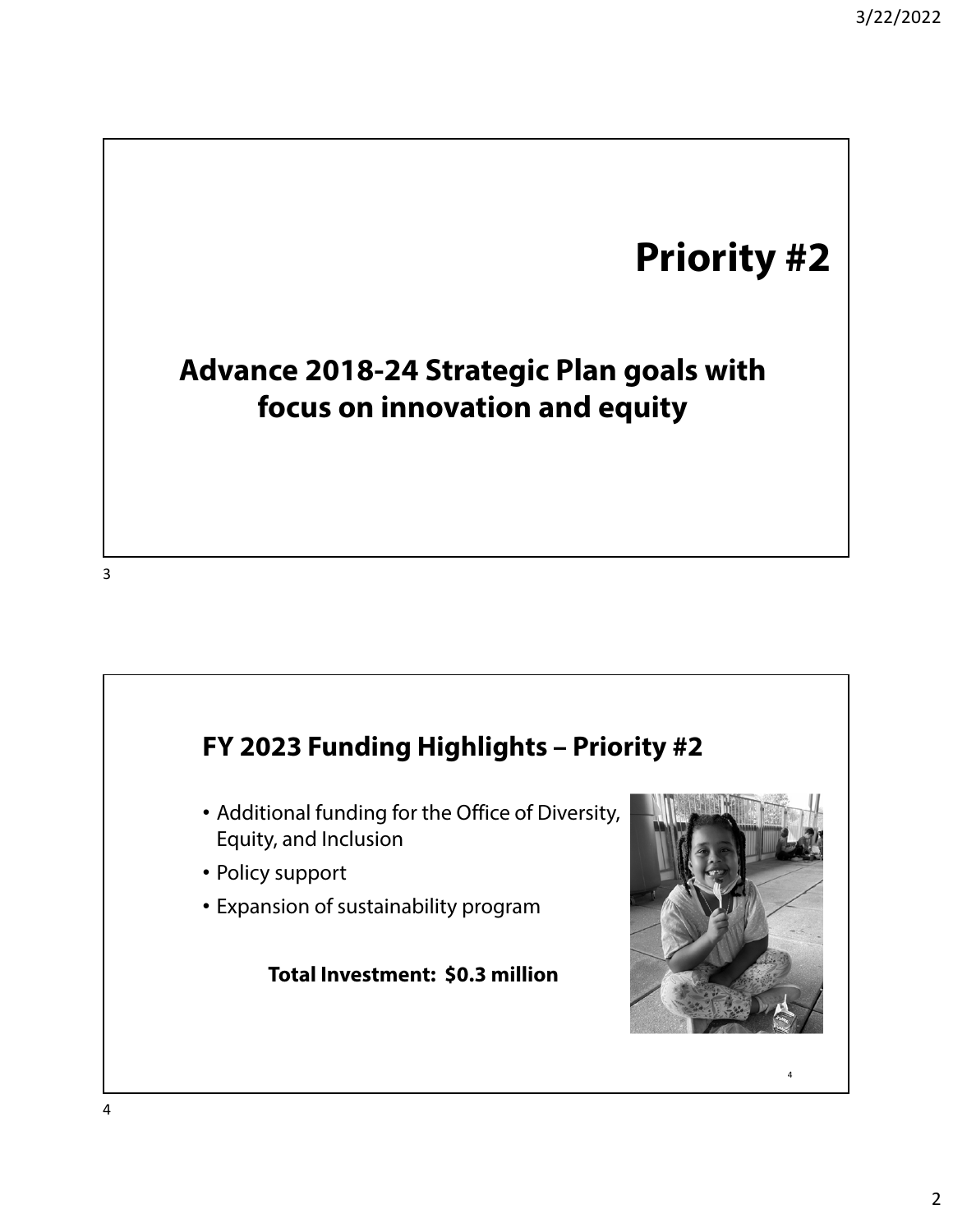| <b>Priority #2 Investments</b>                             |                            |                           |
|------------------------------------------------------------|----------------------------|---------------------------|
|                                                            |                            |                           |
|                                                            | Amount<br>(\$ in millions) | <b>Positions</b><br>(FTE) |
| Funding for the Office of Diversity, Equity, and Inclusion |                            |                           |
| Increase Equity & Excellence Coordinators (HBW; YT)        | 0.11                       | 0.8                       |
| Equity Dashboard annual maintenance                        | 0.03                       | N/A                       |
| <b>Policy Support</b>                                      |                            |                           |
| Director of Policy                                         | 0.16                       | 1.0                       |
| <b>Expansion of Sustainability Program</b>                 |                            |                           |
| Sustainability stipends for all remaining schools          | 0.02                       | N/A                       |
| <b>TOTAL</b>                                               | \$0.32\$                   | 1.8                       |

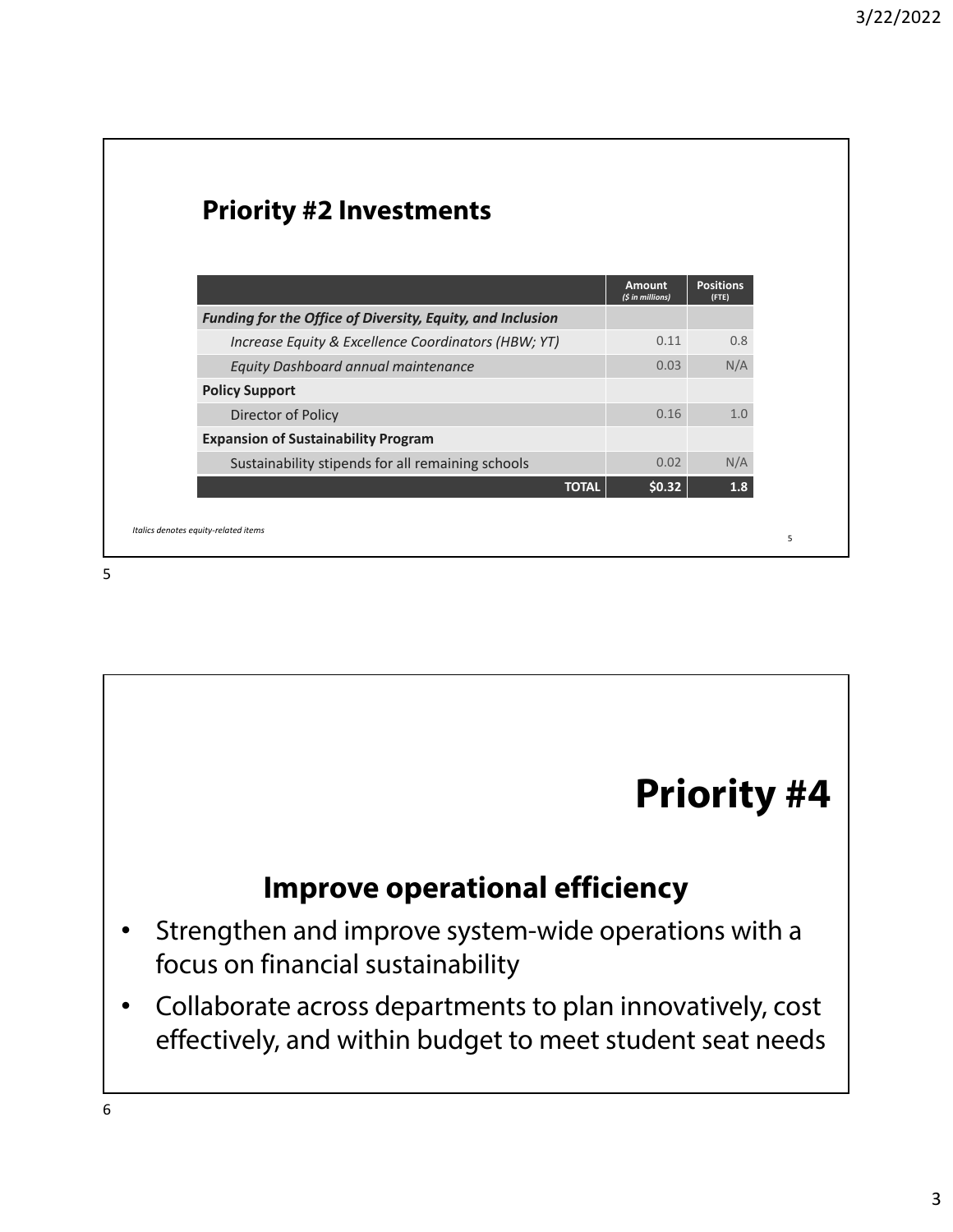# **FY 2023 Funding Highlights – Priority #4**



- Network infrastructure and technology supports
- System-wide operations improvements
- Opening of WLHS Annex (old Ed Center)

**Total Investment: \$9.2 million**

# **Priority #4 Investments Network Infrastructure and Technology Supports**

|                                        | <b>Amount</b><br>(\$ in millions) | <b>Positions</b><br>(FTE) |
|----------------------------------------|-----------------------------------|---------------------------|
| New online student registration system | \$0.05                            | N/A                       |
| Telecommunications compliance upgrade  | 0.03                              | N/A                       |
| Instructional applications analyst     | 0.13                              | 1.0                       |
| Wireless network infrastructure        | 0.53                              | N/A                       |
| TOTAL                                  | \$0.74                            | 1.0                       |

*May not total due to rounding*

<sup>8</sup> *Italics denotes equity‐related items*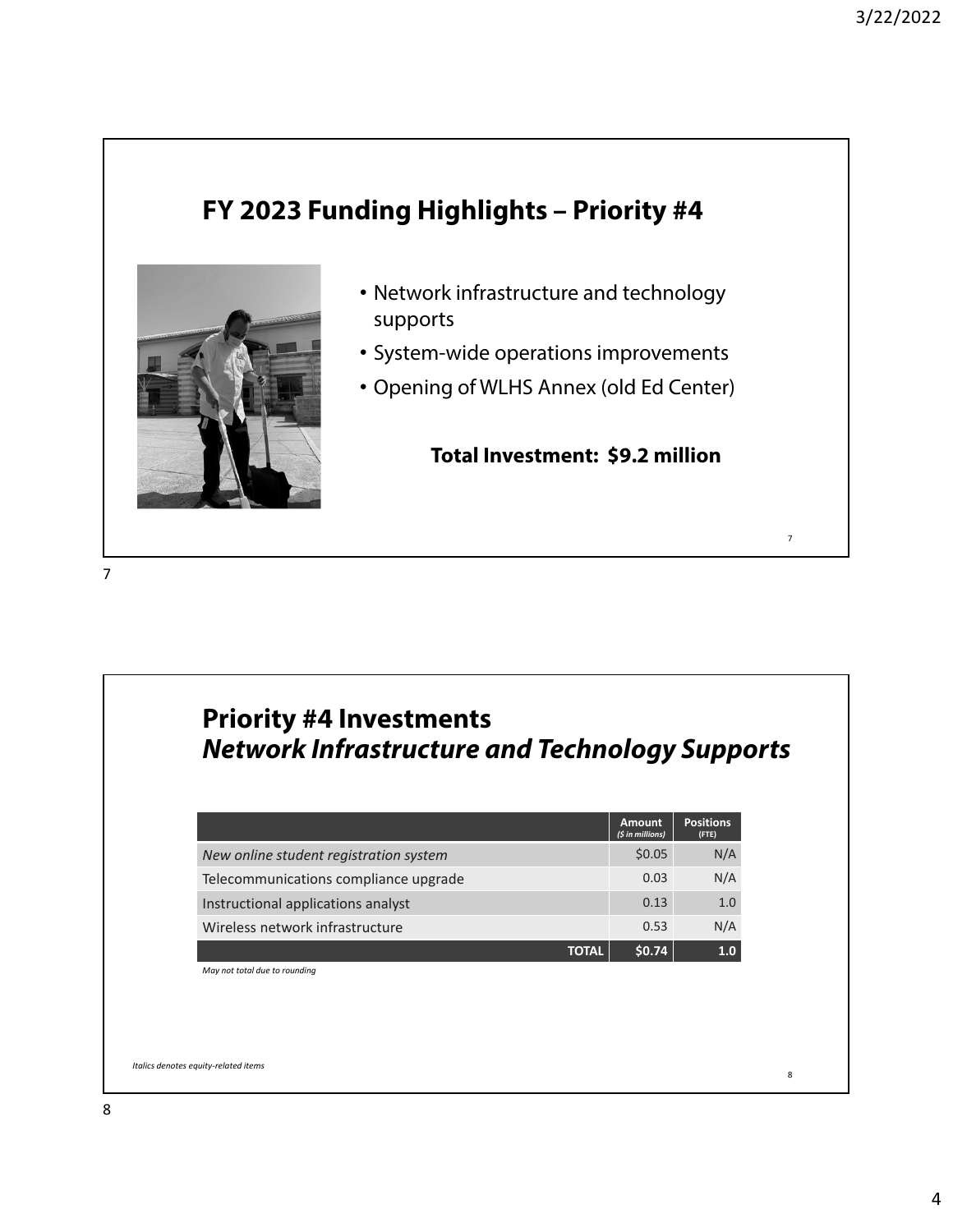|                                                                                          | <b>Amount</b><br>(\$ in millions) | <b>Positions</b><br>(FTE) |
|------------------------------------------------------------------------------------------|-----------------------------------|---------------------------|
| Children's Services Act Fund Coordinator                                                 | \$0.13                            | 1.0                       |
| Website and communications upgrade                                                       |                                   | N/A                       |
| Maintenance funding for emergency radios; automated external defibrillators              |                                   | N/A                       |
| Additional custodial support                                                             |                                   | N/A                       |
| Increased facilities maintenance costs                                                   |                                   | (0.5)                     |
| Transportation communication needs                                                       |                                   | N/A                       |
| Increased contractual obligations                                                        | 2.70                              | N/A                       |
| Increased substitute funding                                                             |                                   | N/A                       |
| Funding for compensation and budget studies                                              |                                   | N/A                       |
| Replacement buses                                                                        |                                   | N/A                       |
| Reinstatement of FY22 MC/MM reduction                                                    |                                   | N/A                       |
| Baseline position changes instituted in FY22 (Exec. Dir., Transp.; HR Re-org; ELA Supv.) | 0.17                              | 3.0                       |
| <b>TOTAL</b><br>Italics denotes equity-related items                                     | \$7.67                            | 3.5                       |

# **Priority #4 Investments Opening of WLHS Annex (Old Ed Center)**

|                                                          | <b>Amount</b><br>(\$ in millions) | <b>Positions</b><br>(FTE) |
|----------------------------------------------------------|-----------------------------------|---------------------------|
| Instructional materials and equipment for "new" building | \$0.54                            | N/A                       |
| Custodial staff, equipment, and supplies                 | 0.23                              | 2.5                       |
| <b>TOTAL</b>                                             | \$0.77                            | 2.5                       |

*May not total due to rounding*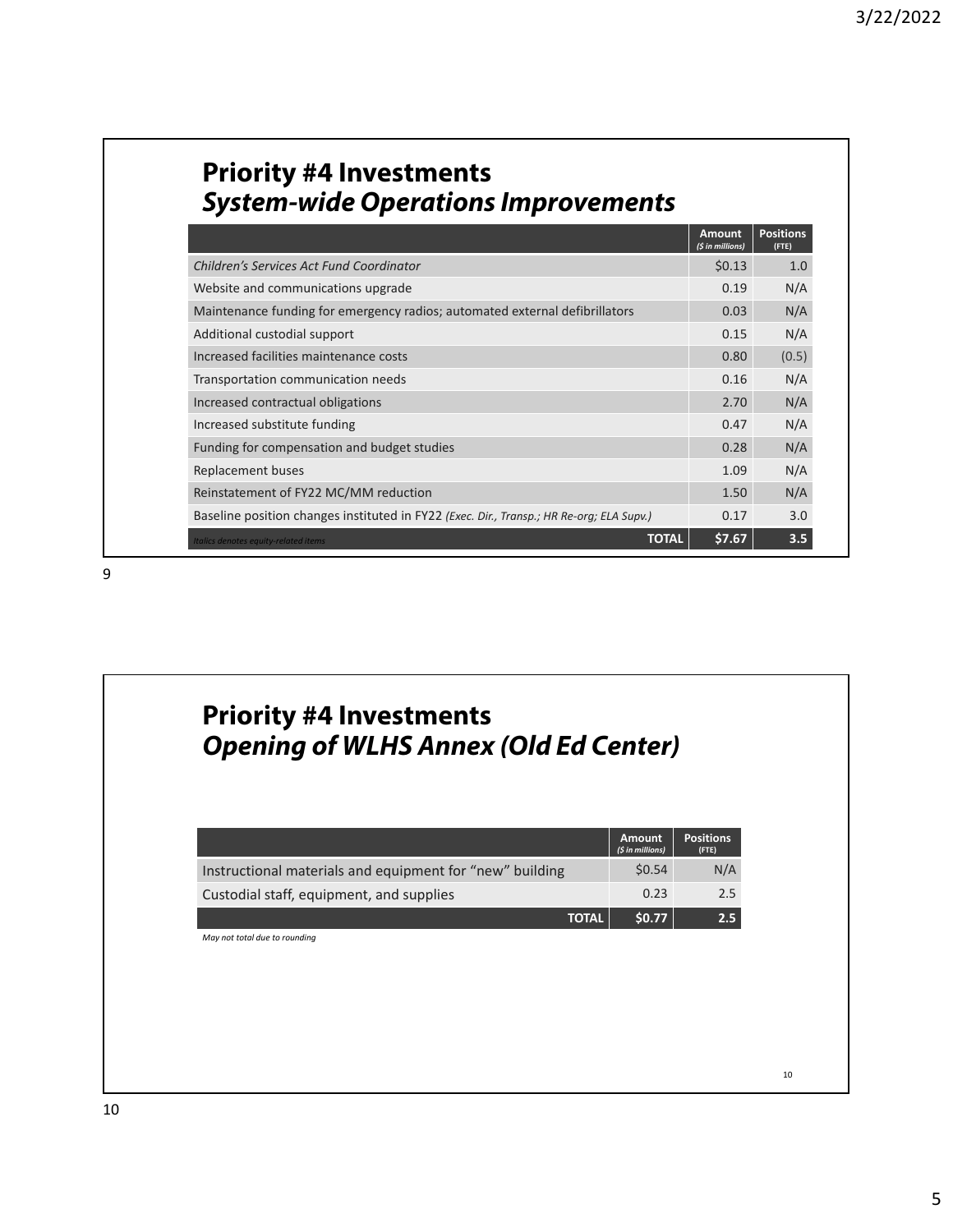# **Update on ERP Modernization to Oracle Fusion Cloud**

- Originally presented as part of Operational Efficiency monitoring report on October 28, 2021
- Modernizing the ERP system will cost approximately \$4M per year for the next 3 years (FY23-F25), a total of \$12M
- School Board set aside \$135,000 from FY21 Closeout for a consultant to gather requirements and help develop a Request for Proposal (RFP) for the modernization project

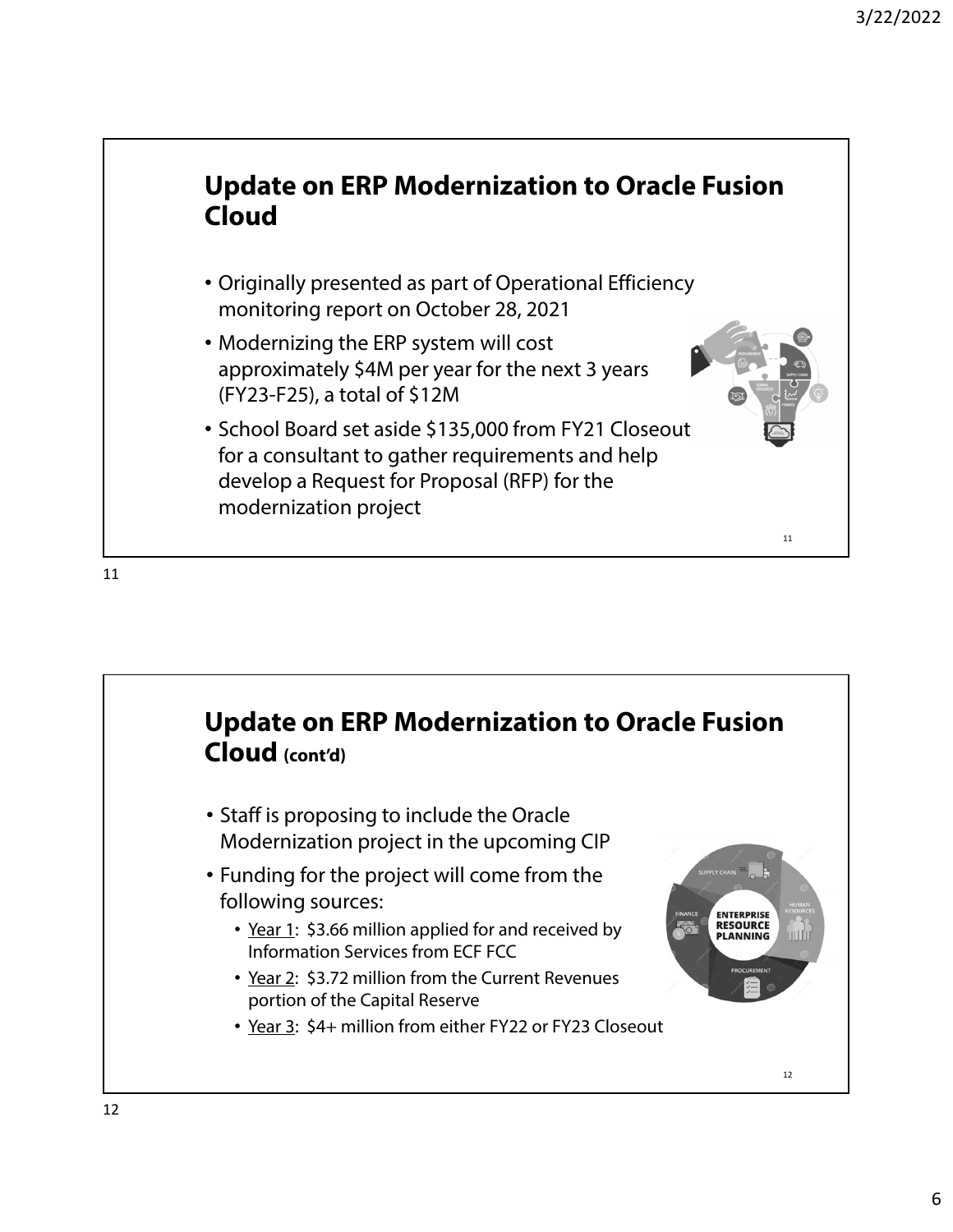# **School Safety Program**

The School Safety Program will provide at least one licensed school security coordinator (SSC) within each secondary school/ program with additional staffing for substitutes, shared elementary, and night activities/events.

- 28.5 positions were identified through an extensive audit process conducted by Human Resources in conjunction with schools.
- 35 positions are needed to ensure appropriate level of coverage across the school district.
- 5.5 FTE at a cost of \$412,022 are being requested within the FY23 budget to cover the following: WL Annex (Ed. Center Reuse), 2+ Substitute, 1+ Gunston, 1+ Langston/New Directions

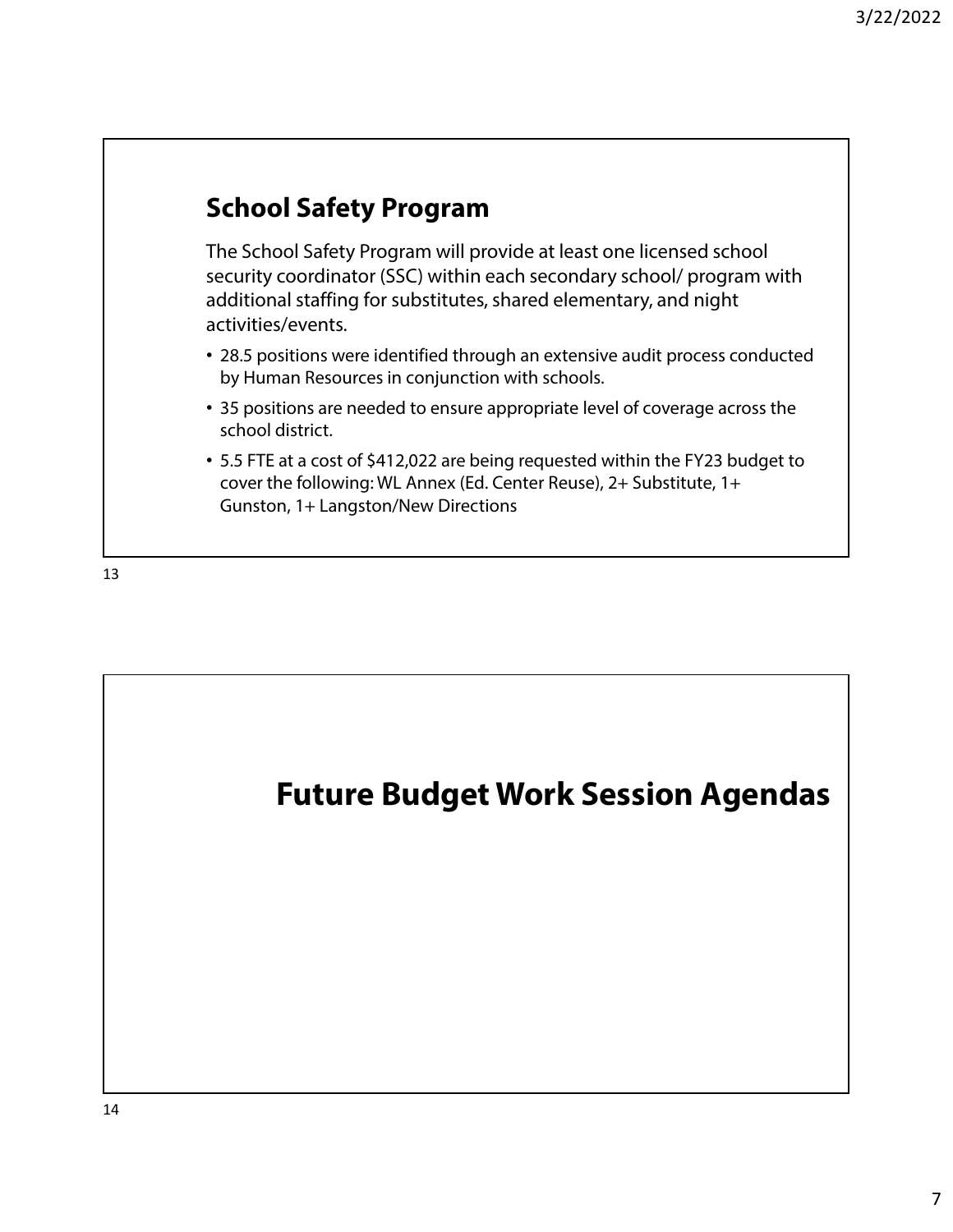### **Future Budget Work Session Agendas Budget Work Session #5**

#### **April 5, 2022 (6:30 p.m. – 9:00 p.m.)**

- Discussion with Budget Advisory Council (6:30 p.m. 7:30 p.m.)
- Revenue and Enrollment Projections Update (7:30 p.m. 8:00 p.m.)
- Other Topics (as needed) (8:00 p.m. 8:30 p.m.)
- School Board proposed changes (8:30 p.m. 9:00 p.m.)

15

# **School Board Proposed Budget Timeline**

| <b>Date</b>                              | <b>Action</b>                                                               |
|------------------------------------------|-----------------------------------------------------------------------------|
| Friday, March 25                         | School Board Proposed changes, additions, and deletions                     |
| Tuesday, March 29                        | Staff provides analysis of proposed changes                                 |
| Wednesday, March 30-<br>Tuesday, April 5 | School Board discusses and works to finalize proposed changes               |
| Tuesday, April 5                         | School Board finalizes proposed changes                                     |
| Wednesday, April 6                       | (TENTATIVE) Post School Board Proposed Budget to website for action April 7 |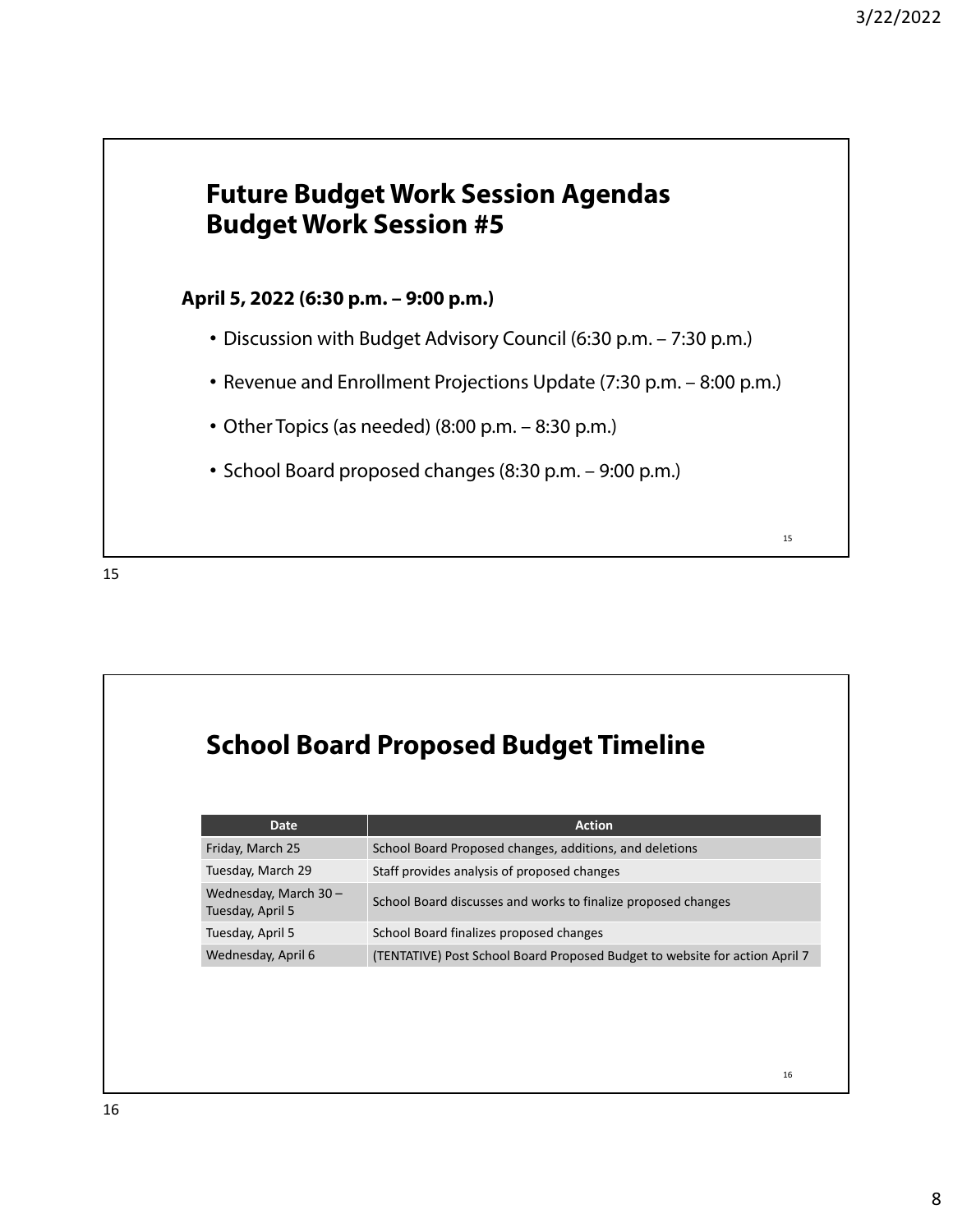# **Future Budget Work Session Agendas Budget Work Session #6**

**April 21, 2022 (6:30 p.m. – 8:30 p.m.)** 

• School Board proposed changes